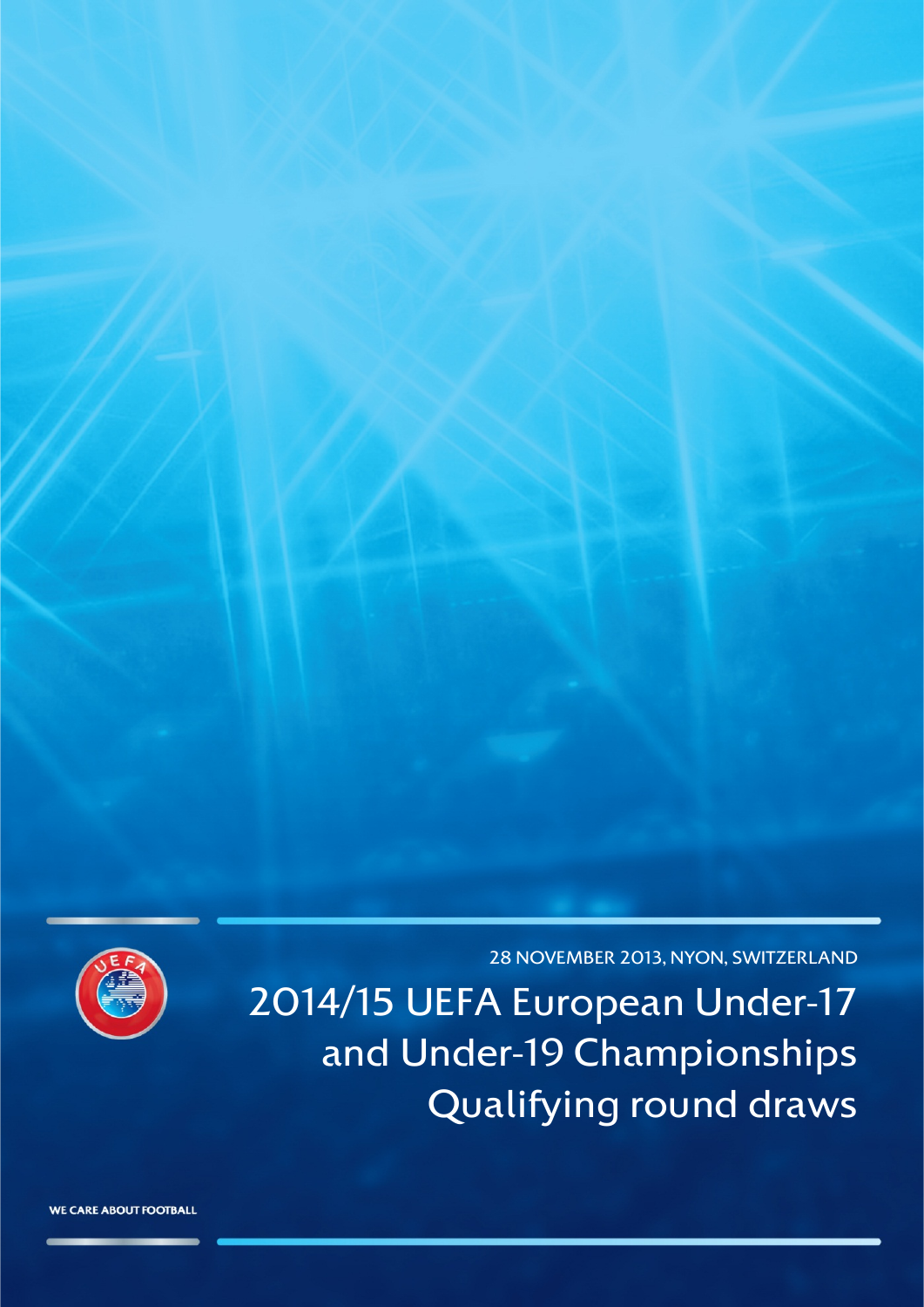

## DRAW PROCEDURE

#### Qualifying rounds 14th UEFA European Under-17 and Under-19 Championships, 2014/15

Please find below details of the coefficient calculation and draw procedure.

### **COMPETITION SYSTEM**

Fifty-four member associations will take part in each competition. Fifty-two teams will enter the competitions in the qualifying round and one (Germany at Under-17 level and Spain at Under-19 level) will join in the elite round. The final round host associations qualify automatically for the final round:

#### **UNDER-17 = BULGARIA, UNDER-19 = GREECE**

#### **COEFFICIENT RANKING LIST**

A coefficient ranking list has been established for the 2014/15 qualifying round draws according to the following principles.

- Seasons taken into account: 2010/11, 2011/12 and 2012/13.
	- All qualifying round matches (qualifying and elite rounds) have been taken into consideration to calculate the coefficients.
- Win = 3 points; draw = 1 point; defeat = 0 points.
- For the associations that hosted a final round in any of the three aforementioned seasons, the coefficient of the 2009/10 season has also been taken into account.
	- $-$  2010/11: Under-17 = Serbia, Under-19 = Romania
	- $2011/12$ : Under-17 = Slovenia, Under-19 = Estonia
	- $2012/13$ : Under-17 = Slovakia, Under-19 = Lithuania
- The following bonus points have been awarded:
	- automatic qualification for the elite round  $=$  3 points
	- qualification from the qualifying round to the elite round  $=$  3 points
	- qualification from the elite round to the final round  $= 3$  points
	- $\text{-} \quad$  competition winner = 3 points
		- $\blacksquare$  2010/11: Under-17 = the Netherlands, Under-19 = Spain
		- $2011/12$ : Under-17 = the Netherlands, Under-19 = Spain
		- 2012/13: Under-17 = Russia, Under-19 = Serbia
	- competition runners-up  $= 2$  points
		- 2010/11: Under-17 = Germany, Under-19 = Czech Republic
		- $\blacksquare$  2011/12: Under-17 = Germany, Under-19 = Greece
		- 2012/13: Under-17 = Italy, Under-19 = France
	- competition semi-finalists  $= 1$  point
		- 2010/11: Under-17 = England and Denmark, Under-19 = Serbia and the Republic of Ireland
		- $\blacksquare$  2011/12: Under-17 = Poland and Georgia, Under-19 = England and France
		- $2012/13$ : Under-17 = Slovakia and Sweden, Under-19 = Portugal and Spain
- The coefficient calculation for each season consists of adding the number of points obtained (including bonus points) and dividing the total by the number of matches.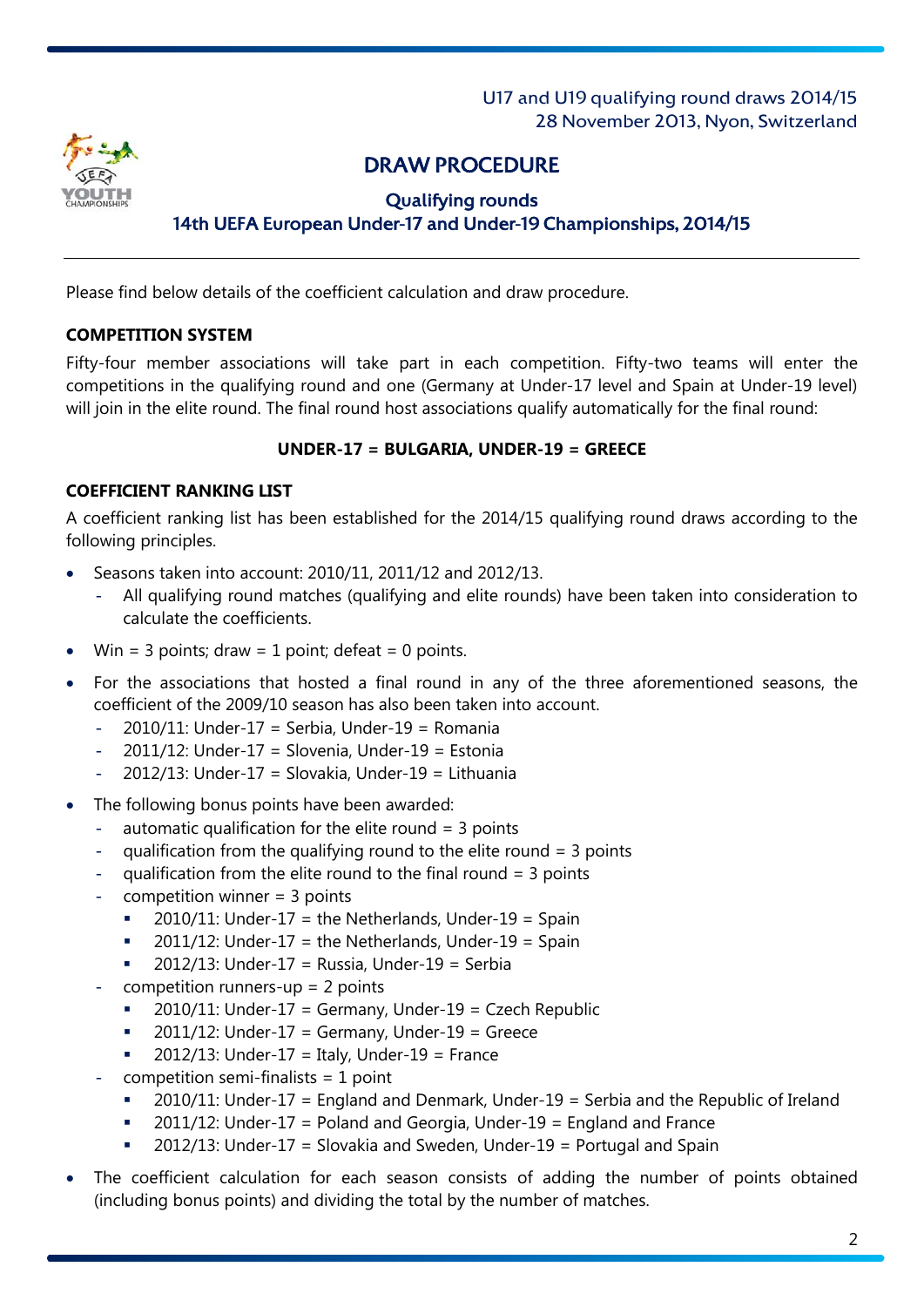- The three annual coefficient calculations have then been added together to produce the overall coefficient used for the ranking list.
- Associations with the same overall coefficient have been separated according to the following criteria:
	- 1. higher number of matches.
	- 2. higher coefficient from the most recent season, i.e. 2012/13.
	- 3. higher coefficient from the next most recent seasons, i.e. 2011/12 and 2010/11.
	- 4. superior goal difference from the most recent season, i.e. 2012/13.

### **DRAW PROCEDURE FOR THE QUALIFYING ROUND**

The associations ranked in first position qualify directly for the elite round (Germany for the Under-17s and Spain for the Under-19s).

The remaining 52 associations ranked in positions 2 to 53 have been split into 2 pots, as follows:

### **Pot A (Under-17 = yellow balls, Under-19 = blue balls)**

Associations ranked from 2 to 27 (26 teams)

### **Pot B (Under-17 = red balls, Under-19 = green balls)**

Associations ranked from 28 to 53 (26 teams)

The 52 associations will be drawn into 13 groups of 4 teams according to the following procedure:

- Two balls will be drawn from Pot A into Group 1. The team drawn first will be put in the *first* position in the group and the team drawn second into *second* position.
- Two balls will then be drawn from Pot B into Group 1. The team drawn first will be put in the *third* position in the group and the team drawn second into *fourth* position.
- Once Group 1 is completed the same procedure will be followed to form Groups 2 to 13.

In the Under-17 championship, the 13 group winners and runners-up, as well as the five best thirdranked teams across all 13 groups, will qualify for the elite round (31 teams in all).

In the Under-19 championship, the 13 group winners and the 13 group runners-up, as well as the best third-ranked team across all 13 groups, will qualify for the elite round (27 teams in all).

### **SPECIAL CASE**

Based on previous decisions of the UEFA Executive Committee, Russia and Georgia cannot play each other in their respective countries. Consequently, if Russia and Georgia are drawn into the same group, neither will host the mini-tournament. The same case applies if Armenia and Azerbaijan are drawn into the same group.

Following a decision taken by the UEFA Emergency Panel, Spain and Gibraltar cannot be drawn in the same group.

### **ELITE ROUND**

Draws will be held to form the eight groups of four teams (Under-17) and seven groups of four teams (Under-19). The definitive draw procedures will be communicated to the associations concerned on completion of the qualifying rounds.

In the Under-17 championship, the eight group winners and the seven best runners-up will qualify for the final round.

In the Under-19 championship, the seven group winners will qualify for the final round.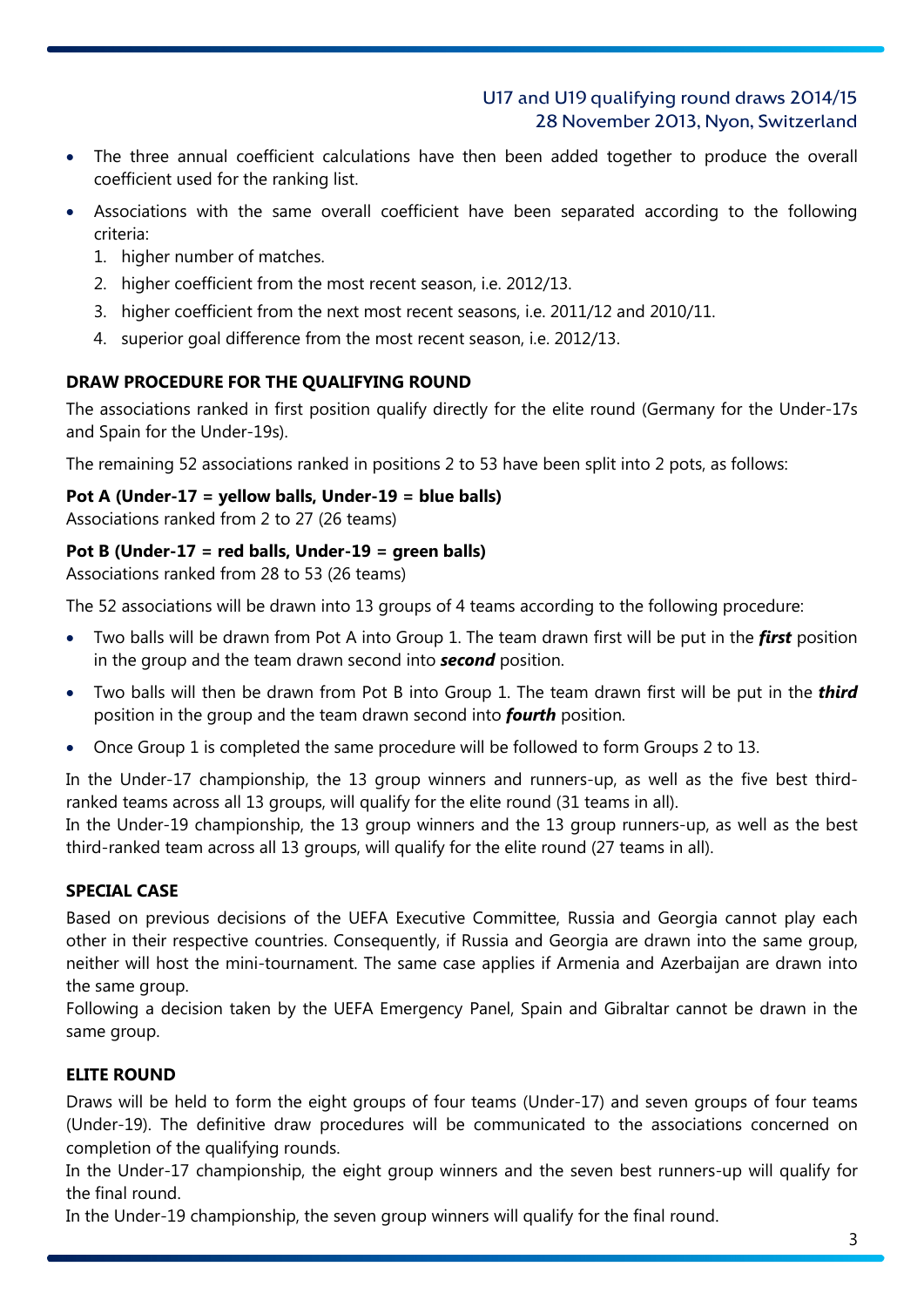

# UEFA UNDER-17 NATIONAL TEAM COEFFICIENT

## Calculation for the 2014/15 qualifying round

|     |                        |                     |             | 2010/11 |        |                |             | 2011/12 |        |                         |                         | 2012/13 |        | Combined |    | Goal diff |              |
|-----|------------------------|---------------------|-------------|---------|--------|----------------|-------------|---------|--------|-------------------------|-------------------------|---------|--------|----------|----|-----------|--------------|
| No. | Team                   | Pts                 | в           | М       | Coeff. | Pts            | в           | М       | Coeff. | Pts                     | в                       | M       | Coeff. | Coeff.   | Μ  | 12/13     |              |
| 1.  | Germany                | 18                  | 8           | 6       | 4.333  | 16             | 8           | 6       | 4.000  | 15                      | 3                       | 6       | 3.000  | 11.333   | 18 |           | Seeded       |
| 2.  | Netherlands            | 14                  | 9           | 6       | 3.833  | 13             | 9           | 6       | 3.667  | 9                       | 3                       | 6       | 2.000  | 9.500    | 18 |           |              |
| 3.  | England                | 16                  | 7           | 6       | 3.833  | 12             | 3           | 6       | 2.500  | 15                      | 3                       | 6       | 3.000  | 9.333    | 18 |           |              |
| 4.  | France                 | 11                  | 6           | 6       | 2.833  | 18             | 6           | 6       | 4.000  | 10                      | 3                       | 6       | 2.167  | 9.000    | 18 |           |              |
| 5.  | Hungary                | 10                  | 3           | 6       | 2.167  | 16             | 3           | 6       | 3.167  | 16                      | 3                       | 6       | 3.167  | 8.500    | 18 |           |              |
| 6.  | Italy                  | 11                  | 3           | 6       | 2.333  | 10             | 3           | 6       | 2.167  | 13                      | 8                       | 6       | 3.500  | 8.000    | 18 |           |              |
| 7.  | Denmark                | 16                  | 7           | 6       | 3.833  | 16             | 3           | 6       | 3.167  | 3                       | $\mathbf 0$             | 3       | 1.000  | 8.000    | 15 |           |              |
| 8.  | Russia                 | 10                  | 3           | 6       | 2.167  | 10             | 3           | 6       | 2.167  | 12                      | 9                       | 6       | 3.500  | 7.833    | 18 |           |              |
| 9.  | <b>Czech Republic</b>  | 11                  | 6           | 6       | 2.833  | 13             | 3           | 6       | 2.667  | 11                      | 3                       | 6       | 2.333  | 7.833    | 18 |           |              |
| 10. | Spain                  | 15                  | 3           | 6       | 3.000  | 14             | 3           | 6       | 2.833  | 9                       | 3                       | 6       | 2.000  | 7.833    | 18 |           |              |
| 11. | Serbia                 | 8                   | 3           | 6       | 1.833  | 16             | 3           | 6       | 3.167  | 13                      | 3                       | 6       | 2.667  | 7.667    | 18 |           |              |
| 12. | Portugal               | 10                  | 3           | 6       | 2.167  | 12             | 3           | 6       | 2.500  | 12                      | 3                       | 6       | 2.500  | 7.167    | 18 |           |              |
| 13. | Georgia                | 7                   | 3           | 6       | 1.667  | 13             | 7           | 6       | 3.333  | 9                       | 3                       | 6       | 2.000  | 7.000    | 18 |           | OT A         |
| 14. | Croatia                | 10                  | 3           | 6       | 2.167  | 3              | 0           | 3       | 1.000  | 16                      | 6                       | 6       | 3.667  | 6.833    | 15 |           |              |
| 15. | Norway                 | 16                  | 3           | 6       | 3.167  | 3              | 0           | 3       | 1.000  | 13                      | 3                       | 6       | 2.667  | 6.833    | 15 |           |              |
| 16. | Switzerland            | 10                  | 3           | 6       | 2.167  | $\overline{4}$ | 3           | 6       | 1.167  | 14                      | 6                       | 6       | 3.333  | 6.667    | 18 |           |              |
| 17  | Belgium                | 6                   | 3           | 6       | 1.500  | 13             | 6           | 6       | 3.167  | $\overline{7}$          | 3                       | 6       | 1.667  | 6.333    | 18 |           |              |
| 18. | Poland                 | 1                   | 0           | 3       | 0.333  | 15             | 7           | 6       | 3.667  | 11                      | 3                       | 6       | 2.333  | 6.333    | 15 |           |              |
| 19. | Ukraine                | 6                   | 3           | 6       | 1.500  | 5              | 3           | 6       | 1.333  | 14                      | 6                       | 6       | 3.333  | 6.167    | 18 |           |              |
| 20. | Sweden                 | 1                   | 0           | 3       | 0.333  | 11             | 3           | 6       | 2.333  | 14                      | $\overline{7}$          | 6       | 3.500  | 6.167    | 15 |           |              |
| 21. | Scotland               | 12                  | 3           | 6       | 2.500  | 10             | 3           | 6       | 2.167  | 4                       | 0                       | 3       | 1.333  | 6.000    | 15 |           |              |
| 22  | Republic of Ireland    | 11                  | 3           | 6       | 2.333  | 4              | 3           | 6       | 1.167  | 11                      | 3                       | 6       | 2.333  | 5.833    | 18 |           |              |
| 23. | Iceland                | 7                   | 3           | 6       | 1.667  | 13             | 6           | 6       | 3.167  | 3                       | 0                       | 3       | 1.000  | 5.833    | 15 |           |              |
| 24. | <b>Belarus</b>         | 9                   | 3           | 6       | 2.000  | 8              | 3           | 6       | 1.833  | 6                       | 3                       | 5       | 1.800  | 5.633    | 17 |           |              |
| 25. | Austria                | 7                   | 3           | 6       | 1.667  | 3              | 0           | 3       | 1.000  | 11                      | 6                       | 6       | 2.833  | 5.500    | 15 |           |              |
| 26. | Slovakia               | 8                   | 3           | 6       | 1.833  | 3              | 0           | 3       | 1.000  | 9                       | $\overline{\mathbf{4}}$ | 6       | 2.167  | 5.000    | 15 |           |              |
| 27. | Turkey                 | 10                  | 3           | 6       | 2.167  | 5              | 3           | 6       | 1.333  | 3                       | 0                       | 3       | 1.000  | 4.500    | 15 |           |              |
| 28. | Greece                 | 11                  | 3           | 6       | 2.333  | $\overline{4}$ | 0           | 3       | 1.333  | $\overline{\mathbf{c}}$ | $\mathbf 0$             | 3       | 0.667  | 4.333    | 12 |           |              |
| 29. | Romania                | 16                  | 6           | 6       | 3.667  | $\mathbf{1}$   | 0           | 3       | 0.333  | 1                       | 0                       | 3       | 0.333  | 4.333    | 12 |           |              |
| 30. | Northern Ireland       | 7                   | 3           | 6       | 1.667  | 3              | 0           | 3       | 1.000  | 6                       | 3                       | 6       | 1.500  | 4.167    | 15 |           |              |
| 31. | Israel                 | 4                   | 0           | 3       | 1.333  | 3              | 0           | 3       | 1.000  | 7                       | 3                       | 6       | 1.667  | 4.000    | 12 |           |              |
| 32. | Finland                | 4                   | 0           | 3       | 1.333  | $\mathbf{1}$   | 0           | 3       | 0.333  | 6                       | 3                       | 5       | 1.800  | 3.467    | 11 |           |              |
| 33. | Albania                | 1                   | 0           | 3       | 0.333  | 7              | 3           | 6       | 1.667  | 3                       | 0                       | 3       | 1.000  | 3.000    | 12 |           |              |
| 34  | Bosnia and Herzegovina | 3                   | 0           | 3       | 1.000  | 3              | 0           | 3       | 1.000  | 3                       | 0                       | 3       | 1.000  | 3.000    | 9  |           |              |
| 35. | Slovenia               | 3                   | 0           | 3       | 1.000  | $\mathbf 0$    | $\mathbf 0$ | 3       | 0.000  | 7                       | 3                       | 6       | 1.667  | 2.667    | 12 |           |              |
| 36. | Lithuania              | 3                   | 0           | 3       | 1.000  | 3              | 3           | 6       | 1.000  | 1                       | 0                       | 3       | 0.333  | 2.333    | 12 |           |              |
| 37. | Luxembourg             | 3                   | 0           | 3       | 1.000  | 5              | 3           | 6       | 1.333  | 0                       | $\mathbf 0$             | 3       | 0.000  | 2.333    | 12 |           |              |
| 38  | Kazakhstan             | 3                   | 0           | 3       | 1.000  | $\overline{4}$ | 0           | 3       | 1.333  | 0                       | 0                       | 3       | 0.000  | 2.333    | 9  |           |              |
| 39. | Montenegro             | 4                   | 0           | 3       | 1.333  | 3              | 0           | 3       | 1.000  | 0                       | 0                       | 3       | 0.000  | 2.333    | 9  |           |              |
| 40. | Latvia                 | 4                   | 3           | 6       | 1.167  | 0              | 0           | 3       | 0.000  | 3                       | 0                       | 3       | 1.000  | 2.167    | 12 |           | $\mathbf{Q}$ |
| 41. | Estonia                | 1                   | 0           | 3       | 0.333  | 1              | 0           | 3       | 0.333  | 4                       | 3                       | 6       | 1.167  | 1.833    | 12 |           |              |
| 42. | <b>FYROM</b>           | 0                   | 0           | 3       | 0.000  | $\overline{4}$ | 0           | 3       | 1.333  | 1                       | 0                       | 3       | 0.333  | 1.667    | 9  |           |              |
| 43. | Azerbaijan             | 0                   | 0           | 3       | 0.000  | 4              | 0           | 3       | 1.333  | 0                       | $\mathbf 0$             | 3       | 0.000  | 1.333    | 9  |           | U.           |
| 44. | Armenia                | $\mathbf{1}$        | 0           | 3       | 0.333  | 3              | $\mathbf 0$ | 3       | 1.000  | 0                       | $\Omega$                | 3       | 0.000  | 1.333    | 9  |           |              |
| 45. | Wales                  | 0                   | 0           | 3       | 0.000  | 3              | 3           | 6       | 1.000  | 0                       | 0                       | 3       | 0.000  | 1.000    | 12 |           |              |
| 46. | Moldova                | 0                   | 0           | 3       | 0.000  | 0              | 0           | 3       | 0.000  | 3                       | 0                       | 3       | 1.000  | 1.000    | 9  |           |              |
|     | 47. Cyprus             | 1                   | $\mathbf 0$ | 3       | 0.333  | 0              | 0           | 3       | 0.000  | 2                       | 0                       | 3       | 0.667  | 1.000    | 9  |           |              |
| 48. | <b>Faroe Islands</b>   | 1                   | 0           | 3       | 0.333  | 1              | 0           | 3       | 0.333  | 1                       | $\mathbf 0$             | 3       | 0.333  | 1.000    | 9  |           |              |
| 49. | Andorra                | 1                   | 0           | 3       | 0.333  | 0              | 0           | 3       | 0.000  | 1                       | $\mathsf 0$             | 3       | 0.333  | 0.667    | 9  |           |              |
| 50. | San Marino             | 0                   | 0           | 3       | 0.000  | 0              | 0           | 3       | 0.000  | 1                       | 0                       | 3       | 0.333  | 0.333    | 9  |           |              |
|     | 51. Malta              | 1                   | 0           | 3       | 0.333  | 0              | 0           | 3       | 0.000  | 0                       | $\mathbf 0$             | 3       | 0.000  | 0.333    | 9  |           |              |
| 52. | Liechtenstein          | 0                   | 0           | 3       | 0.000  | 0              | 0           | 3       | 0.000  | 0                       | 0                       | 3       | 0.000  | 0.000    | 9  |           |              |
|     | 53. Gibraltar          |                     |             |         |        |                |             |         |        |                         |                         |         |        |          |    |           |              |
|     | Bulgaria *             | $\mathsf{O}\xspace$ | 0           | 3       | 0.000  | 8              | 3           | 6       | 1.833  | 10                      | 3                       | 6       | 2.167  | 4.000    | 15 |           |              |
|     |                        |                     |             |         |        |                |             |         |        |                         |                         |         |        |          |    |           |              |

**Legend: Pts. = Points; B = Bonus; M = Matches** 

**Coefficient of the 2009/10 season**

In red: including bonus points for winner, runners-up, and semi-finalists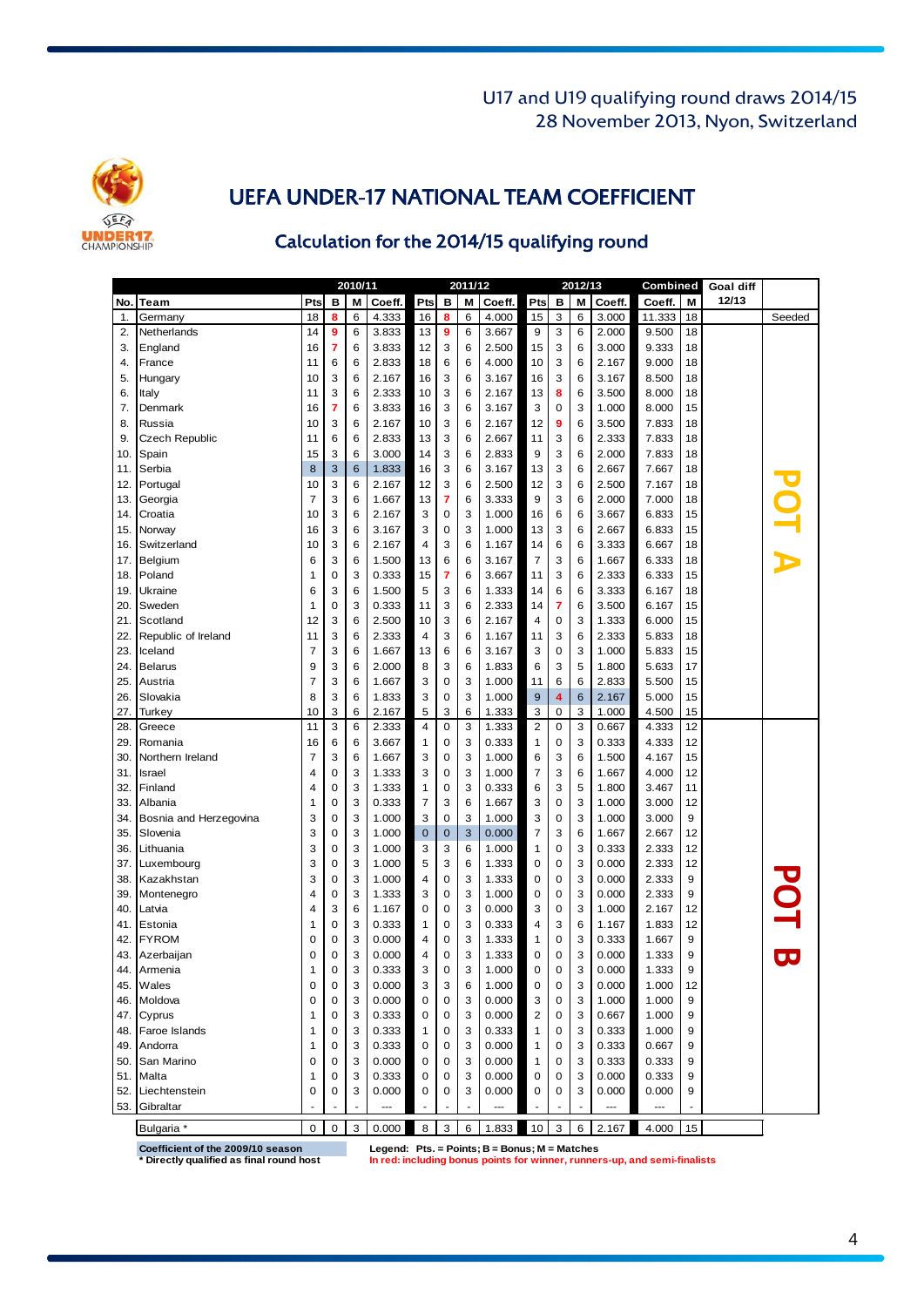

# QUALIFYING ROUND DRAW RESULT

# 14th UEFA European Under-17 Championship, 2014/15

|   | <b>GROUP 1</b> |   |
|---|----------------|---|
|   |                |   |
| 2 |                | 2 |
| 3 |                | ว |
|   |                |   |

| <b>GROUP 3</b> |  |
|----------------|--|
|                |  |
|                |  |
|                |  |
|                |  |

|   | <b>GROUP 5</b> |   |
|---|----------------|---|
|   |                |   |
|   |                | 2 |
| 7 |                | 2 |
|   |                |   |

|   | <b>GROUP 7</b> |   |
|---|----------------|---|
|   |                |   |
|   |                | 2 |
| າ |                | າ |
|   |                |   |

| <b>GROUP 9</b> |   |
|----------------|---|
|                |   |
|                | 2 |
|                | 2 |
|                |   |

|   | <b>GROUP 11</b> |   |
|---|-----------------|---|
|   |                 |   |
| 2 |                 | 2 |
| າ |                 | 2 |
|   |                 |   |

|   | <b>GROUP 13</b> |
|---|-----------------|
|   |                 |
| 2 |                 |
| 3 |                 |
| 4 |                 |

| <b>GROUP 1</b> |    | <b>GROUP 2</b> |
|----------------|----|----------------|
|                |    |                |
|                |    |                |
|                | ., |                |
|                |    |                |

| <b>GROUP 3</b> |    | <b>GROUP 4</b> |
|----------------|----|----------------|
|                |    |                |
|                |    |                |
|                | ., |                |
|                |    |                |

| <b>GROUP 5</b> |   | <b>GROUP 6</b> |
|----------------|---|----------------|
|                |   |                |
|                |   |                |
|                | 2 |                |
|                |   |                |

| <b>GROUP 7</b> |   | <b>GROUP 8</b> |
|----------------|---|----------------|
|                |   |                |
|                | ۰ |                |
|                | o |                |
|                |   |                |

| <b>GROUP 9</b> |    | <b>GROUP 10</b> |
|----------------|----|-----------------|
|                |    |                 |
|                | ٠  |                 |
|                | a, |                 |
|                |    |                 |

| <b>GROUP 11</b> |   | <b>GROUP 12</b> |
|-----------------|---|-----------------|
|                 |   |                 |
|                 | ٠ |                 |
|                 | 3 |                 |
|                 |   |                 |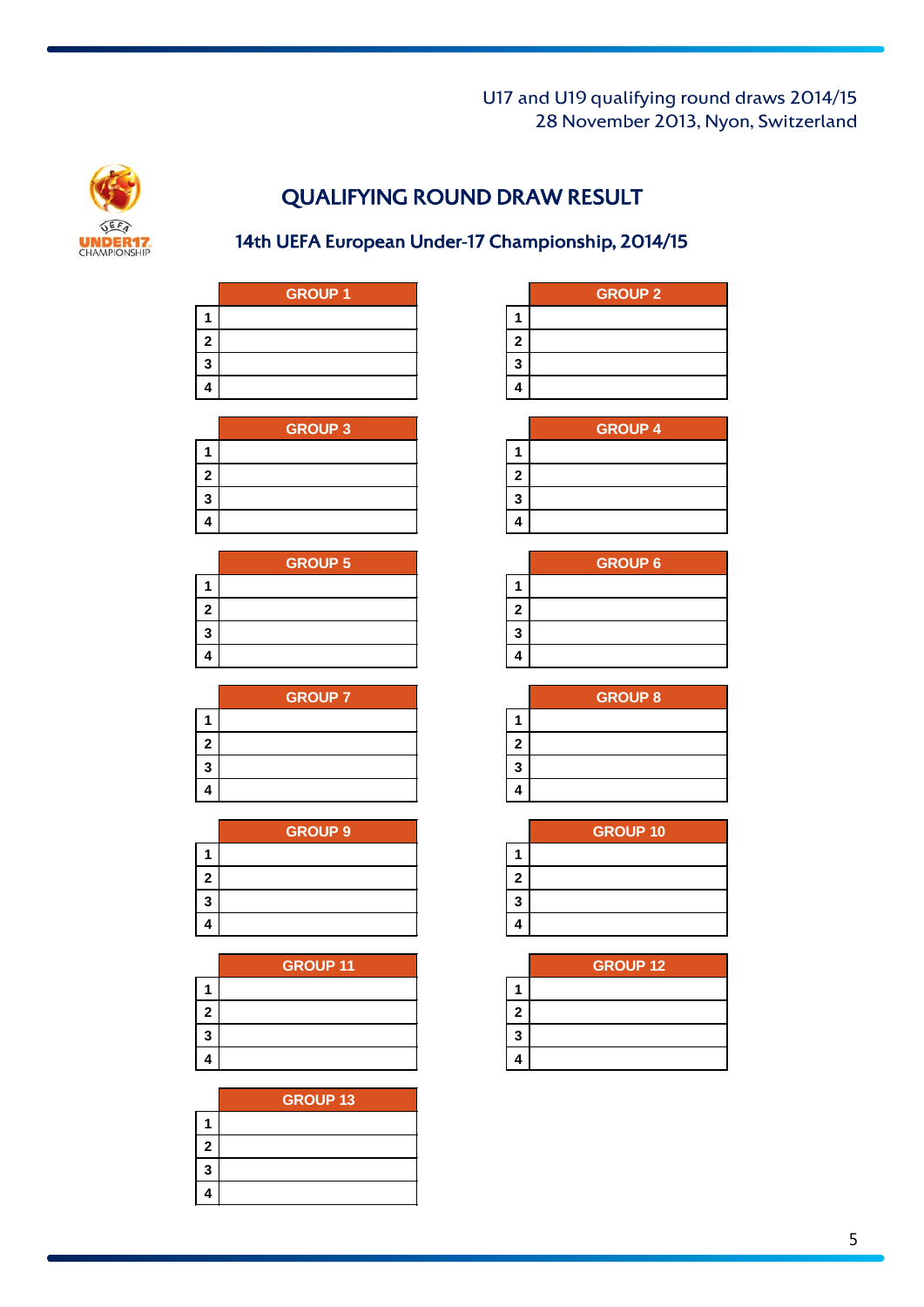

# UEFA UNDER-19 NATIONAL TEAM COEFFICIENT

## Calculation for the 2014/15 qualifying round

| 12/13<br>Coeff.<br>Pts<br>в<br>Coeff.<br>No.<br><b>Team</b><br>Pts<br>в<br>М<br>Coeff.<br>Pts<br>в<br>M<br>M<br>Coeff.<br>М<br>3<br>$\overline{7}$<br>7<br>3<br>Spain<br>16<br>9<br>6<br>4.167<br>9<br>9<br>4.667<br>14.833<br>12<br>6.000<br>1.<br>France<br>6<br>7<br>3<br>15<br>15<br>3<br>3.000<br>9<br>5.333<br>16<br>8<br>6<br>4.000<br>12.333<br>2.<br>6<br>2.833<br>9<br>3<br>4.333<br>10.833<br>15<br>3.<br>Serbia<br>15<br>7<br>6<br>3.667<br>11<br>6<br>4<br>8<br>3<br>1.833<br>6<br>5.000<br>10.500<br>15<br>Turkey<br>16<br>6<br>6<br>3.667<br>6<br>9<br>3<br>4.<br>$\overline{7}$<br>Portugal<br>3<br>6<br>16<br>6<br>9.833<br>18<br>11<br>2.333<br>6<br>3.667<br>16<br>6<br>3.833<br>5.<br>3<br>2.667<br>$\overline{7}$<br>7<br>4.667<br>3<br>2.500<br>9.833<br>15<br>England<br>13<br>6<br>3<br>12<br>6<br>6.<br>3<br>13<br>3<br>6<br>3.500<br>18<br>7.<br>Netherlands<br>11<br>6<br>2.333<br>6<br>2.667<br>15<br>6<br>8.500<br>3<br>2.000<br>13<br>3<br>3<br>7.667<br>15<br>8.<br>Denmark<br>6<br>0<br>6<br>2.667<br>15<br>6<br>3.000<br>$\overline{7}$<br>3<br>6<br>6<br>3.333<br>3<br>7.500<br>18<br>9.<br>Croatia<br>1.667<br>14<br>6<br>12<br>6<br>2.500<br>3<br>12<br>3<br>3<br>7.333<br>18<br>Germany<br>13<br>6<br>2.667<br>6<br>2.500<br>10<br>6<br>2.167<br>10.<br>3<br>3<br>6<br>6<br>3.667<br>8<br>6<br>7.333<br>18<br>Belgium<br>16<br>1.833<br>8<br>6<br>1.833<br>11.<br>POT A<br>6<br>3.333<br>$\overline{7}$<br>3<br>1.667<br>3<br>2.167<br>7.167<br>18<br>Republic of Ireland<br>13<br>7<br>6<br>10<br>6<br>12.<br>3<br>10<br>3<br>3<br>Italy<br>15<br>6<br>3.000<br>6<br>2.167<br>8<br>6<br>1.833<br>7.000<br>18<br>13.<br>3<br>3<br>12<br>3<br>6<br>2.500<br>8<br>6<br>12<br>6<br>2.500<br>6.833<br>18<br>Norway<br>1.833<br>14.<br>6<br>6<br>3<br>1.500<br>3<br>2.167<br>6.833<br>18<br><b>Czech Republic</b><br>11<br>8<br>3.167<br>6<br>10<br>6<br>15.<br>3<br>6<br>13<br>3<br>3<br>6.667<br>Ukraine<br>8<br>1.833<br>6<br>2.667<br>10<br>6<br>2.167<br>18<br>16. |  |  | 2010/11 |  | 2011/12 |  | 2012/13 | Combined | <b>Goal diff</b> |        |
|---------------------------------------------------------------------------------------------------------------------------------------------------------------------------------------------------------------------------------------------------------------------------------------------------------------------------------------------------------------------------------------------------------------------------------------------------------------------------------------------------------------------------------------------------------------------------------------------------------------------------------------------------------------------------------------------------------------------------------------------------------------------------------------------------------------------------------------------------------------------------------------------------------------------------------------------------------------------------------------------------------------------------------------------------------------------------------------------------------------------------------------------------------------------------------------------------------------------------------------------------------------------------------------------------------------------------------------------------------------------------------------------------------------------------------------------------------------------------------------------------------------------------------------------------------------------------------------------------------------------------------------------------------------------------------------------------------------------------------------------------------------------------------------------------------------------------------------------------------------------------------------------------------------------------------------------------------------------------------------------------------|--|--|---------|--|---------|--|---------|----------|------------------|--------|
|                                                                                                                                                                                                                                                                                                                                                                                                                                                                                                                                                                                                                                                                                                                                                                                                                                                                                                                                                                                                                                                                                                                                                                                                                                                                                                                                                                                                                                                                                                                                                                                                                                                                                                                                                                                                                                                                                                                                                                                                         |  |  |         |  |         |  |         |          |                  |        |
|                                                                                                                                                                                                                                                                                                                                                                                                                                                                                                                                                                                                                                                                                                                                                                                                                                                                                                                                                                                                                                                                                                                                                                                                                                                                                                                                                                                                                                                                                                                                                                                                                                                                                                                                                                                                                                                                                                                                                                                                         |  |  |         |  |         |  |         |          |                  | Seeded |
|                                                                                                                                                                                                                                                                                                                                                                                                                                                                                                                                                                                                                                                                                                                                                                                                                                                                                                                                                                                                                                                                                                                                                                                                                                                                                                                                                                                                                                                                                                                                                                                                                                                                                                                                                                                                                                                                                                                                                                                                         |  |  |         |  |         |  |         |          |                  |        |
|                                                                                                                                                                                                                                                                                                                                                                                                                                                                                                                                                                                                                                                                                                                                                                                                                                                                                                                                                                                                                                                                                                                                                                                                                                                                                                                                                                                                                                                                                                                                                                                                                                                                                                                                                                                                                                                                                                                                                                                                         |  |  |         |  |         |  |         |          |                  |        |
|                                                                                                                                                                                                                                                                                                                                                                                                                                                                                                                                                                                                                                                                                                                                                                                                                                                                                                                                                                                                                                                                                                                                                                                                                                                                                                                                                                                                                                                                                                                                                                                                                                                                                                                                                                                                                                                                                                                                                                                                         |  |  |         |  |         |  |         |          |                  |        |
|                                                                                                                                                                                                                                                                                                                                                                                                                                                                                                                                                                                                                                                                                                                                                                                                                                                                                                                                                                                                                                                                                                                                                                                                                                                                                                                                                                                                                                                                                                                                                                                                                                                                                                                                                                                                                                                                                                                                                                                                         |  |  |         |  |         |  |         |          |                  |        |
|                                                                                                                                                                                                                                                                                                                                                                                                                                                                                                                                                                                                                                                                                                                                                                                                                                                                                                                                                                                                                                                                                                                                                                                                                                                                                                                                                                                                                                                                                                                                                                                                                                                                                                                                                                                                                                                                                                                                                                                                         |  |  |         |  |         |  |         |          |                  |        |
|                                                                                                                                                                                                                                                                                                                                                                                                                                                                                                                                                                                                                                                                                                                                                                                                                                                                                                                                                                                                                                                                                                                                                                                                                                                                                                                                                                                                                                                                                                                                                                                                                                                                                                                                                                                                                                                                                                                                                                                                         |  |  |         |  |         |  |         |          |                  |        |
|                                                                                                                                                                                                                                                                                                                                                                                                                                                                                                                                                                                                                                                                                                                                                                                                                                                                                                                                                                                                                                                                                                                                                                                                                                                                                                                                                                                                                                                                                                                                                                                                                                                                                                                                                                                                                                                                                                                                                                                                         |  |  |         |  |         |  |         |          |                  |        |
|                                                                                                                                                                                                                                                                                                                                                                                                                                                                                                                                                                                                                                                                                                                                                                                                                                                                                                                                                                                                                                                                                                                                                                                                                                                                                                                                                                                                                                                                                                                                                                                                                                                                                                                                                                                                                                                                                                                                                                                                         |  |  |         |  |         |  |         |          |                  |        |
|                                                                                                                                                                                                                                                                                                                                                                                                                                                                                                                                                                                                                                                                                                                                                                                                                                                                                                                                                                                                                                                                                                                                                                                                                                                                                                                                                                                                                                                                                                                                                                                                                                                                                                                                                                                                                                                                                                                                                                                                         |  |  |         |  |         |  |         |          |                  |        |
|                                                                                                                                                                                                                                                                                                                                                                                                                                                                                                                                                                                                                                                                                                                                                                                                                                                                                                                                                                                                                                                                                                                                                                                                                                                                                                                                                                                                                                                                                                                                                                                                                                                                                                                                                                                                                                                                                                                                                                                                         |  |  |         |  |         |  |         |          |                  |        |
|                                                                                                                                                                                                                                                                                                                                                                                                                                                                                                                                                                                                                                                                                                                                                                                                                                                                                                                                                                                                                                                                                                                                                                                                                                                                                                                                                                                                                                                                                                                                                                                                                                                                                                                                                                                                                                                                                                                                                                                                         |  |  |         |  |         |  |         |          |                  |        |
|                                                                                                                                                                                                                                                                                                                                                                                                                                                                                                                                                                                                                                                                                                                                                                                                                                                                                                                                                                                                                                                                                                                                                                                                                                                                                                                                                                                                                                                                                                                                                                                                                                                                                                                                                                                                                                                                                                                                                                                                         |  |  |         |  |         |  |         |          |                  |        |
|                                                                                                                                                                                                                                                                                                                                                                                                                                                                                                                                                                                                                                                                                                                                                                                                                                                                                                                                                                                                                                                                                                                                                                                                                                                                                                                                                                                                                                                                                                                                                                                                                                                                                                                                                                                                                                                                                                                                                                                                         |  |  |         |  |         |  |         |          |                  |        |
|                                                                                                                                                                                                                                                                                                                                                                                                                                                                                                                                                                                                                                                                                                                                                                                                                                                                                                                                                                                                                                                                                                                                                                                                                                                                                                                                                                                                                                                                                                                                                                                                                                                                                                                                                                                                                                                                                                                                                                                                         |  |  |         |  |         |  |         |          |                  |        |
|                                                                                                                                                                                                                                                                                                                                                                                                                                                                                                                                                                                                                                                                                                                                                                                                                                                                                                                                                                                                                                                                                                                                                                                                                                                                                                                                                                                                                                                                                                                                                                                                                                                                                                                                                                                                                                                                                                                                                                                                         |  |  |         |  |         |  |         |          |                  |        |
| 13<br>3<br>6<br>3<br>3<br>6<br>15<br>Georgia<br>0<br>1.000<br>2.667<br>11<br>6<br>2.833<br>6.500<br>17.                                                                                                                                                                                                                                                                                                                                                                                                                                                                                                                                                                                                                                                                                                                                                                                                                                                                                                                                                                                                                                                                                                                                                                                                                                                                                                                                                                                                                                                                                                                                                                                                                                                                                                                                                                                                                                                                                                 |  |  |         |  |         |  |         |          |                  |        |
| 3<br>1.333<br>9<br>3<br>2.000<br>3<br>3.000<br>6.333<br>15<br>Austria<br>4<br>0<br>6<br>15<br>6<br>18.                                                                                                                                                                                                                                                                                                                                                                                                                                                                                                                                                                                                                                                                                                                                                                                                                                                                                                                                                                                                                                                                                                                                                                                                                                                                                                                                                                                                                                                                                                                                                                                                                                                                                                                                                                                                                                                                                                  |  |  |         |  |         |  |         |          |                  |        |
| 3<br>6<br>3<br>Switzerland<br>8<br>3<br>1.833<br>10<br>6<br>2.167<br>8<br>6<br>1.833<br>5.833<br>18<br>19                                                                                                                                                                                                                                                                                                                                                                                                                                                                                                                                                                                                                                                                                                                                                                                                                                                                                                                                                                                                                                                                                                                                                                                                                                                                                                                                                                                                                                                                                                                                                                                                                                                                                                                                                                                                                                                                                               |  |  |         |  |         |  |         |          |                  |        |
| 3<br>3<br>Slovakia<br>9<br>6<br>2.000<br>$\overline{4}$<br>0<br>3<br>2.167<br>15<br>1.333<br>10<br>6<br>5.500<br>20.                                                                                                                                                                                                                                                                                                                                                                                                                                                                                                                                                                                                                                                                                                                                                                                                                                                                                                                                                                                                                                                                                                                                                                                                                                                                                                                                                                                                                                                                                                                                                                                                                                                                                                                                                                                                                                                                                    |  |  |         |  |         |  |         |          |                  |        |
| 6<br>3<br>6<br>1.500<br>3<br>2.333<br>0<br>1.333<br>5.167<br>15<br>21.<br>Romania<br>11<br>6<br>4<br>3                                                                                                                                                                                                                                                                                                                                                                                                                                                                                                                                                                                                                                                                                                                                                                                                                                                                                                                                                                                                                                                                                                                                                                                                                                                                                                                                                                                                                                                                                                                                                                                                                                                                                                                                                                                                                                                                                                  |  |  |         |  |         |  |         |          |                  |        |
| 3<br>3<br>$\mathbf 0$<br>3<br>Scotland<br>6<br>0<br>2.000<br>3<br>1.000<br>6<br>2.167<br>5.167<br>12<br>22.<br>10                                                                                                                                                                                                                                                                                                                                                                                                                                                                                                                                                                                                                                                                                                                                                                                                                                                                                                                                                                                                                                                                                                                                                                                                                                                                                                                                                                                                                                                                                                                                                                                                                                                                                                                                                                                                                                                                                       |  |  |         |  |         |  |         |          |                  |        |
| 3<br>3<br>6<br>2.000<br>7<br>6<br>0<br>3<br>15<br>Hungary<br>9<br>1.667<br>4<br>1.333<br>5.000<br>23.                                                                                                                                                                                                                                                                                                                                                                                                                                                                                                                                                                                                                                                                                                                                                                                                                                                                                                                                                                                                                                                                                                                                                                                                                                                                                                                                                                                                                                                                                                                                                                                                                                                                                                                                                                                                                                                                                                   |  |  |         |  |         |  |         |          |                  |        |
| Poland<br>5<br>3<br>1.333<br>$\overline{4}$<br>0<br>1.333<br>3<br>1.667<br>4.333<br>6<br>3<br>7<br>6<br>15<br>24.                                                                                                                                                                                                                                                                                                                                                                                                                                                                                                                                                                                                                                                                                                                                                                                                                                                                                                                                                                                                                                                                                                                                                                                                                                                                                                                                                                                                                                                                                                                                                                                                                                                                                                                                                                                                                                                                                       |  |  |         |  |         |  |         |          |                  |        |
| 3<br>$\mathbf 0$<br>3<br>Russia<br>11<br>6<br>2.333<br>0<br>3<br>0.000<br>8<br>6<br>1.833<br>4.167<br>15<br>25.                                                                                                                                                                                                                                                                                                                                                                                                                                                                                                                                                                                                                                                                                                                                                                                                                                                                                                                                                                                                                                                                                                                                                                                                                                                                                                                                                                                                                                                                                                                                                                                                                                                                                                                                                                                                                                                                                         |  |  |         |  |         |  |         |          |                  |        |
| 3<br>3<br>$\overline{2}$<br>3<br>9<br>6<br>15<br>Bosnia and Herzegovina<br>0<br>0.667<br>6<br>2.000<br>6<br>1.500<br>4.167<br>26.                                                                                                                                                                                                                                                                                                                                                                                                                                                                                                                                                                                                                                                                                                                                                                                                                                                                                                                                                                                                                                                                                                                                                                                                                                                                                                                                                                                                                                                                                                                                                                                                                                                                                                                                                                                                                                                                       |  |  |         |  |         |  |         |          |                  |        |
| $\overline{7}$<br>3<br>3<br>5<br>1.333<br>3<br>0<br>3<br>1.000<br>4.000<br>27.<br><b>Israel</b><br>6<br>1.667<br>6<br>15                                                                                                                                                                                                                                                                                                                                                                                                                                                                                                                                                                                                                                                                                                                                                                                                                                                                                                                                                                                                                                                                                                                                                                                                                                                                                                                                                                                                                                                                                                                                                                                                                                                                                                                                                                                                                                                                                |  |  |         |  |         |  |         |          |                  |        |
| 3<br>3<br>3<br>0<br>10<br>6<br>2.167<br>2<br>0<br>3<br>12<br>Slovenia<br>1.000<br>0.667<br>3.833<br>28.                                                                                                                                                                                                                                                                                                                                                                                                                                                                                                                                                                                                                                                                                                                                                                                                                                                                                                                                                                                                                                                                                                                                                                                                                                                                                                                                                                                                                                                                                                                                                                                                                                                                                                                                                                                                                                                                                                 |  |  |         |  |         |  |         |          |                  |        |
| 3<br>1.333<br>0<br>3.667<br>9<br>Northern Ireland<br>4<br>0<br>3<br>0<br>3<br>1.000<br>4<br>3<br>1.333<br>29.                                                                                                                                                                                                                                                                                                                                                                                                                                                                                                                                                                                                                                                                                                                                                                                                                                                                                                                                                                                                                                                                                                                                                                                                                                                                                                                                                                                                                                                                                                                                                                                                                                                                                                                                                                                                                                                                                           |  |  |         |  |         |  |         |          |                  |        |
| 0<br>3<br>1.500<br>$\overline{2}$<br>$\mathbf 0$<br>0.667<br>3<br>1.333<br>3.500<br><b>Belarus</b><br>6<br>6<br>3<br>4<br>12<br>30.                                                                                                                                                                                                                                                                                                                                                                                                                                                                                                                                                                                                                                                                                                                                                                                                                                                                                                                                                                                                                                                                                                                                                                                                                                                                                                                                                                                                                                                                                                                                                                                                                                                                                                                                                                                                                                                                     |  |  |         |  |         |  |         |          |                  |        |
| 5<br>3<br>3<br>3<br>1.667<br>Cyprus<br>1<br>0<br>0.333<br>6<br>1.333<br>7<br>6<br>3.333<br>15<br>31.                                                                                                                                                                                                                                                                                                                                                                                                                                                                                                                                                                                                                                                                                                                                                                                                                                                                                                                                                                                                                                                                                                                                                                                                                                                                                                                                                                                                                                                                                                                                                                                                                                                                                                                                                                                                                                                                                                    |  |  |         |  |         |  |         |          |                  |        |
| 3<br>6<br>8<br>3<br>1.833<br>1<br>0<br>3<br>3.333<br>15<br>Montenegro<br>4<br>1.167<br>6<br>0.333<br>32.                                                                                                                                                                                                                                                                                                                                                                                                                                                                                                                                                                                                                                                                                                                                                                                                                                                                                                                                                                                                                                                                                                                                                                                                                                                                                                                                                                                                                                                                                                                                                                                                                                                                                                                                                                                                                                                                                                |  |  |         |  |         |  |         |          |                  |        |
| Wales<br>3<br>0<br>$\mathbf 0$<br>0.000<br>3<br>0<br>3<br>1.000<br>3.333<br>12<br>11<br>6<br>2.333<br>3<br>33.                                                                                                                                                                                                                                                                                                                                                                                                                                                                                                                                                                                                                                                                                                                                                                                                                                                                                                                                                                                                                                                                                                                                                                                                                                                                                                                                                                                                                                                                                                                                                                                                                                                                                                                                                                                                                                                                                          |  |  |         |  |         |  |         |          |                  |        |
| 3<br>3<br>3<br>$\mathbf 0$<br>3<br>3.167<br>12<br><b>Bulgaria</b><br>3<br>0<br>1.000<br>1.000<br>4<br>6<br>1.167<br>34.                                                                                                                                                                                                                                                                                                                                                                                                                                                                                                                                                                                                                                                                                                                                                                                                                                                                                                                                                                                                                                                                                                                                                                                                                                                                                                                                                                                                                                                                                                                                                                                                                                                                                                                                                                                                                                                                                 |  |  |         |  |         |  |         |          |                  |        |
| 0<br><b>FYROM</b><br>3<br>6<br>1.167<br>3<br>0<br>3<br>12<br>35.<br>4<br>3<br>1.000<br>3<br>1.000<br>3.167                                                                                                                                                                                                                                                                                                                                                                                                                                                                                                                                                                                                                                                                                                                                                                                                                                                                                                                                                                                                                                                                                                                                                                                                                                                                                                                                                                                                                                                                                                                                                                                                                                                                                                                                                                                                                                                                                              |  |  |         |  |         |  |         |          |                  |        |
| 3<br>1.000<br>$\overline{2}$<br>$\mathbf 0$<br>0.667<br>0<br>3<br>1.333<br>3.000<br>9<br>Iceland<br>3<br>0<br>3<br>4<br>36.                                                                                                                                                                                                                                                                                                                                                                                                                                                                                                                                                                                                                                                                                                                                                                                                                                                                                                                                                                                                                                                                                                                                                                                                                                                                                                                                                                                                                                                                                                                                                                                                                                                                                                                                                                                                                                                                             |  |  |         |  |         |  |         |          |                  |        |
| 3<br>3<br>0<br>3<br>$\mathbf 0$<br>3<br>3<br>0<br>3<br>Finland<br>1.000<br>1.000<br>1.000<br>3.000<br>9<br>37.                                                                                                                                                                                                                                                                                                                                                                                                                                                                                                                                                                                                                                                                                                                                                                                                                                                                                                                                                                                                                                                                                                                                                                                                                                                                                                                                                                                                                                                                                                                                                                                                                                                                                                                                                                                                                                                                                          |  |  |         |  |         |  |         |          |                  |        |
| $\overline{7}$<br>0<br>DQ<br>Estonia<br>3<br>6<br>$\mathbf 0$<br>$\mathbf 0$<br>3<br>3<br>2.667<br>1.667<br>0.000<br>3<br>1.000<br>12<br>38.                                                                                                                                                                                                                                                                                                                                                                                                                                                                                                                                                                                                                                                                                                                                                                                                                                                                                                                                                                                                                                                                                                                                                                                                                                                                                                                                                                                                                                                                                                                                                                                                                                                                                                                                                                                                                                                            |  |  |         |  |         |  |         |          |                  |        |
| 0<br>3<br>3<br>3<br>Armenia<br>3<br>0<br>1.000<br>7<br>6<br>1.667<br>0<br>0.000<br>2.667<br>12<br>39.                                                                                                                                                                                                                                                                                                                                                                                                                                                                                                                                                                                                                                                                                                                                                                                                                                                                                                                                                                                                                                                                                                                                                                                                                                                                                                                                                                                                                                                                                                                                                                                                                                                                                                                                                                                                                                                                                                   |  |  |         |  |         |  |         |          |                  |        |
| 3<br>3<br>0<br>0<br>0.333<br>4<br>0<br>3<br>1.333<br>3<br>1.000<br>2.667<br>9<br>40.<br>Albania<br>1                                                                                                                                                                                                                                                                                                                                                                                                                                                                                                                                                                                                                                                                                                                                                                                                                                                                                                                                                                                                                                                                                                                                                                                                                                                                                                                                                                                                                                                                                                                                                                                                                                                                                                                                                                                                                                                                                                    |  |  |         |  |         |  |         |          |                  |        |
| 3<br>3<br>$\mathbf 0$<br>1<br>0<br>9<br>Azerbaijan<br>1.333<br>3<br>1.000<br>3<br>0.333<br>2.667<br>4<br>0<br>41.                                                                                                                                                                                                                                                                                                                                                                                                                                                                                                                                                                                                                                                                                                                                                                                                                                                                                                                                                                                                                                                                                                                                                                                                                                                                                                                                                                                                                                                                                                                                                                                                                                                                                                                                                                                                                                                                                       |  |  |         |  |         |  |         |          |                  |        |
| 2<br>3<br>42.<br>Sweden<br>0<br>3<br>0.000<br>0<br>0.667<br>7<br>6<br>1.667<br>2.333<br>12<br>0<br>3                                                                                                                                                                                                                                                                                                                                                                                                                                                                                                                                                                                                                                                                                                                                                                                                                                                                                                                                                                                                                                                                                                                                                                                                                                                                                                                                                                                                                                                                                                                                                                                                                                                                                                                                                                                                                                                                                                    |  |  |         |  |         |  |         |          |                  |        |
| 3<br>3<br>3<br>$\mathbf 0$<br>3<br>$\Omega$<br>$\Omega$<br>3<br>2.000<br>9<br>0<br>1.000<br>1.000<br>0.000<br>$\overline{\mathbf{v}}$<br>43.<br>Latvia                                                                                                                                                                                                                                                                                                                                                                                                                                                                                                                                                                                                                                                                                                                                                                                                                                                                                                                                                                                                                                                                                                                                                                                                                                                                                                                                                                                                                                                                                                                                                                                                                                                                                                                                                                                                                                                  |  |  |         |  |         |  |         |          |                  |        |
| 0.000<br>0.667<br>1.667<br>Lithuania<br>0<br>0<br>3<br>2<br>0<br>3<br>$\mathbf 0$<br>3<br>1.000<br>9<br>44.<br>3                                                                                                                                                                                                                                                                                                                                                                                                                                                                                                                                                                                                                                                                                                                                                                                                                                                                                                                                                                                                                                                                                                                                                                                                                                                                                                                                                                                                                                                                                                                                                                                                                                                                                                                                                                                                                                                                                        |  |  |         |  |         |  |         |          |                  |        |
| 1.167<br>0<br>0.000<br>0<br>0.333<br>1.500<br>Moldova<br>4<br>3<br>6<br>0<br>3<br>1<br>3<br>12<br>45.                                                                                                                                                                                                                                                                                                                                                                                                                                                                                                                                                                                                                                                                                                                                                                                                                                                                                                                                                                                                                                                                                                                                                                                                                                                                                                                                                                                                                                                                                                                                                                                                                                                                                                                                                                                                                                                                                                   |  |  |         |  |         |  |         |          |                  |        |
| 0.333<br>1.000<br>1.333<br><b>Faroe Islands</b><br>0<br>3<br>3<br>0<br>3<br>0<br>0.000<br>9<br>46.<br>1<br>0<br>3                                                                                                                                                                                                                                                                                                                                                                                                                                                                                                                                                                                                                                                                                                                                                                                                                                                                                                                                                                                                                                                                                                                                                                                                                                                                                                                                                                                                                                                                                                                                                                                                                                                                                                                                                                                                                                                                                       |  |  |         |  |         |  |         |          |                  |        |
| 0.000<br>0.000<br>1.000<br>9<br>47. Malta<br>0<br>0<br>3<br>0<br>0<br>3<br>3<br>0<br>3<br>1.000                                                                                                                                                                                                                                                                                                                                                                                                                                                                                                                                                                                                                                                                                                                                                                                                                                                                                                                                                                                                                                                                                                                                                                                                                                                                                                                                                                                                                                                                                                                                                                                                                                                                                                                                                                                                                                                                                                         |  |  |         |  |         |  |         |          |                  |        |
| 0.333<br>0.000<br>0<br>0.000<br>0.333<br>Kazakhstan<br>3<br>0<br>0<br>3<br>9<br>48.<br>1<br>0<br>3<br>0                                                                                                                                                                                                                                                                                                                                                                                                                                                                                                                                                                                                                                                                                                                                                                                                                                                                                                                                                                                                                                                                                                                                                                                                                                                                                                                                                                                                                                                                                                                                                                                                                                                                                                                                                                                                                                                                                                 |  |  |         |  |         |  |         |          |                  |        |
| 0.000<br>0.000<br>0.000<br>Luxembourg<br>3<br>0<br>0<br>0<br>0.000<br>9<br>49.<br>0<br>0<br>3<br>0<br>3<br>-9                                                                                                                                                                                                                                                                                                                                                                                                                                                                                                                                                                                                                                                                                                                                                                                                                                                                                                                                                                                                                                                                                                                                                                                                                                                                                                                                                                                                                                                                                                                                                                                                                                                                                                                                                                                                                                                                                           |  |  |         |  |         |  |         |          |                  |        |
| 0.000<br>0.000<br>0.000<br>50. San Marino<br>3<br>0<br>0<br>3<br>0<br>3<br>0.000<br>9<br>-10<br>0<br>0<br>0                                                                                                                                                                                                                                                                                                                                                                                                                                                                                                                                                                                                                                                                                                                                                                                                                                                                                                                                                                                                                                                                                                                                                                                                                                                                                                                                                                                                                                                                                                                                                                                                                                                                                                                                                                                                                                                                                             |  |  |         |  |         |  |         |          |                  |        |
| 0.000<br>0.000<br>Andorra<br>0<br>3<br>0<br>0<br>0.000<br>0<br>0.000<br>9<br>$-19$<br>51.<br>0<br>3<br>0<br>3                                                                                                                                                                                                                                                                                                                                                                                                                                                                                                                                                                                                                                                                                                                                                                                                                                                                                                                                                                                                                                                                                                                                                                                                                                                                                                                                                                                                                                                                                                                                                                                                                                                                                                                                                                                                                                                                                           |  |  |         |  |         |  |         |          |                  |        |
| 0.000<br>0.000<br>52. Liechtenstein<br>3<br>3<br>0<br>0<br>---                                                                                                                                                                                                                                                                                                                                                                                                                                                                                                                                                                                                                                                                                                                                                                                                                                                                                                                                                                                                                                                                                                                                                                                                                                                                                                                                                                                                                                                                                                                                                                                                                                                                                                                                                                                                                                                                                                                                          |  |  |         |  |         |  |         |          |                  |        |
| Gibraltar<br>53.1<br>---<br>---<br>---                                                                                                                                                                                                                                                                                                                                                                                                                                                                                                                                                                                                                                                                                                                                                                                                                                                                                                                                                                                                                                                                                                                                                                                                                                                                                                                                                                                                                                                                                                                                                                                                                                                                                                                                                                                                                                                                                                                                                                  |  |  |         |  |         |  |         |          |                  |        |
| 6<br>6<br>16<br>$\bf8$<br>6<br>6<br>13<br>3.167<br>4.000<br>3<br>6<br>1.500<br>8.667<br>18<br>Greece *                                                                                                                                                                                                                                                                                                                                                                                                                                                                                                                                                                                                                                                                                                                                                                                                                                                                                                                                                                                                                                                                                                                                                                                                                                                                                                                                                                                                                                                                                                                                                                                                                                                                                                                                                                                                                                                                                                  |  |  |         |  |         |  |         |          |                  |        |

**Coefficient of the 2009/10 season**

**Legend: Pts. = Points; B = Bonus; M = Matches; G = Goal difference \* Directly qualified as final round host In red: including bonus points for winner, runners-up, and semi-finalists**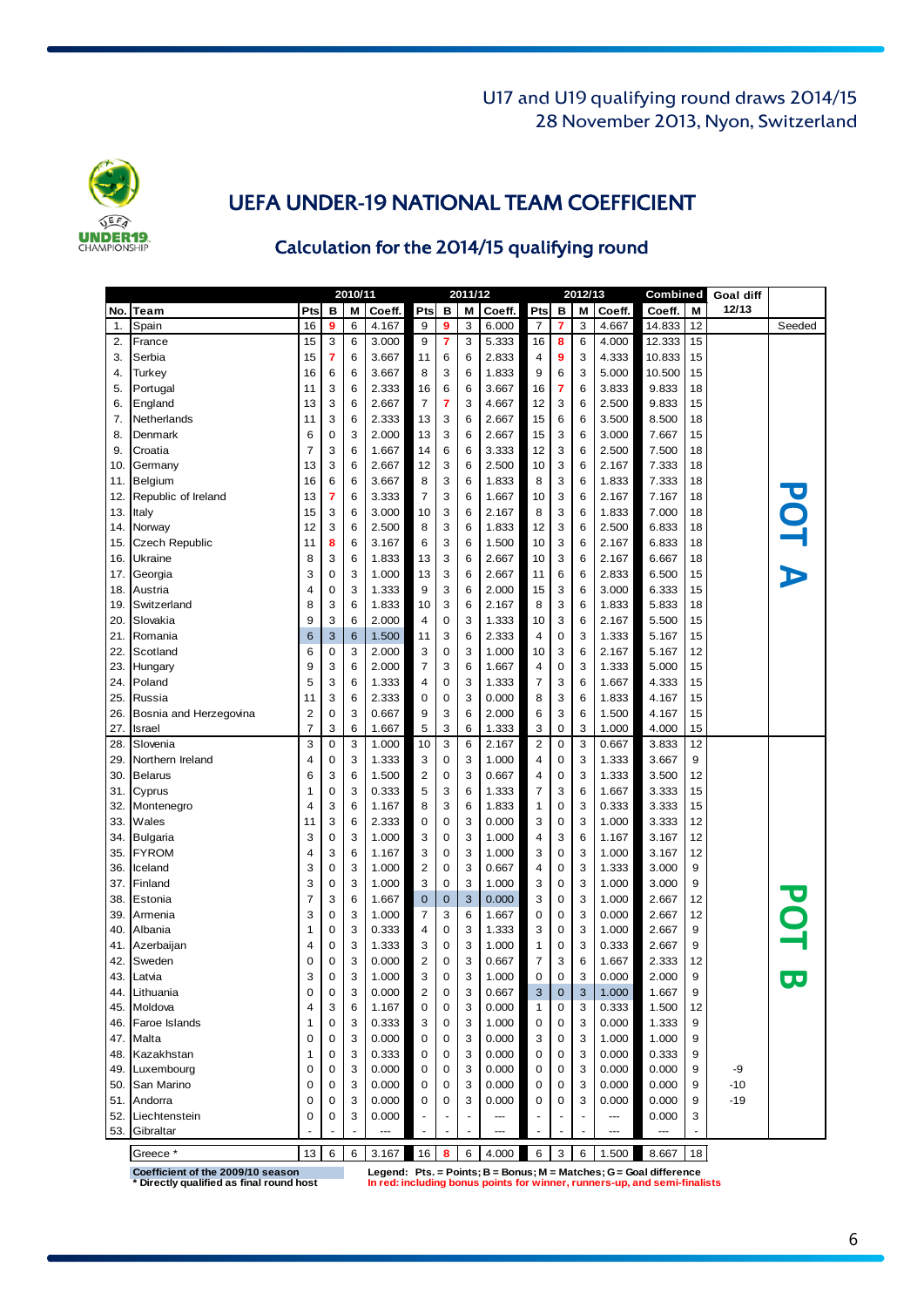

# QUALIFYING ROUND DRAW RESULT

# 14th UEFA European Under-19 Championship, 2014/15

|   | <b>GROUP 1</b> |   |
|---|----------------|---|
|   |                |   |
|   |                | 2 |
| 3 |                | 3 |
|   |                |   |

|   | <b>GROUP 3</b> |   |
|---|----------------|---|
|   |                |   |
| 2 |                | 2 |
| 3 |                | 2 |
|   |                |   |

|   | <b>GROUP 5</b> |   |
|---|----------------|---|
|   |                |   |
|   |                | 2 |
| ŋ |                | ≏ |
|   |                |   |

|   | <b>GROUP 7</b> |    |
|---|----------------|----|
|   |                |    |
|   |                | 2  |
| ຳ |                | ۰, |
|   |                |    |

|   | <b>GROUP 9</b> |   |
|---|----------------|---|
|   |                |   |
|   |                | 2 |
| ≏ |                | 2 |
|   |                |   |

|   | <b>GROUP 11</b> |   |
|---|-----------------|---|
|   |                 |   |
| 2 |                 | 2 |
| ≏ |                 | 2 |
|   |                 | Λ |

|   | <b>GROUP 13</b> |
|---|-----------------|
|   |                 |
| 2 |                 |
| 3 |                 |
| 4 |                 |

| <b>GROUP 1</b> |  | <b>GROUP 2</b> |
|----------------|--|----------------|
|                |  |                |
|                |  |                |
|                |  |                |
|                |  |                |

| <b>GROUP 3</b> |       | <b>GROUP 4</b> |  |
|----------------|-------|----------------|--|
|                |       |                |  |
|                | .,    |                |  |
|                | o<br> |                |  |
|                |       |                |  |

| <b>GROUP 5</b> |   | <b>GROUP 6</b> |
|----------------|---|----------------|
|                |   |                |
|                |   |                |
|                | 3 |                |
|                |   |                |

| <b>GROUP 7</b> |       | <b>GROUP 8</b> |
|----------------|-------|----------------|
|                |       |                |
|                | ٠     |                |
|                | o<br> |                |
|                |       |                |

| <b>GROUP 9</b> |        | <b>GROUP 10</b> |
|----------------|--------|-----------------|
|                |        |                 |
|                |        |                 |
|                | o<br>w |                 |
|                |        |                 |

| <b>GROUP 11</b> |   | <b>GROUP 12</b> |
|-----------------|---|-----------------|
|                 |   |                 |
|                 | ٠ |                 |
|                 | 3 |                 |
|                 | л |                 |